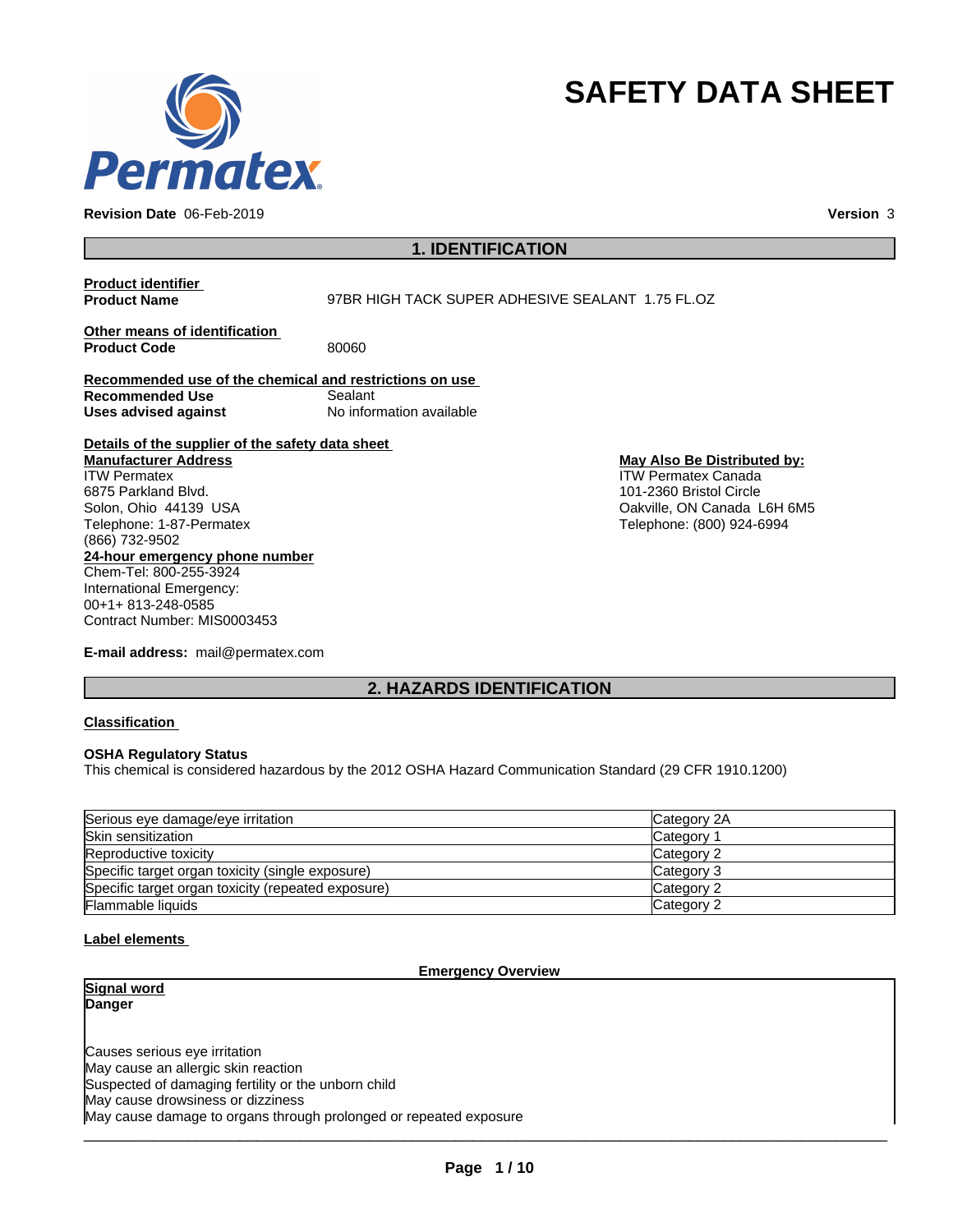

#### **Precautionary Statements - Prevention**

Obtain special instructions before use Do not handle until all safety precautions have been read and understood Use personal protective equipment as required Wash face, hands and any exposed skin thoroughly after handling Contaminated work clothing should not be allowed out of the workplace Do not breathe dust/fume/gas/mist/vapors/spray Use only outdoors or in a well-ventilated area Wear protective gloves/protective clothing/eye protection/face protection Keep away from heat/sparks/open flames/hot surfaces. - No smoking Keep container tightly closed Use non-sparking tools Take precautionary measures against static discharge

#### **Precautionary Statements - Response**

IF exposed or concerned: Get medical advice/attention

IF IN EYES: Rinse cautiously with water for several minutes. Remove contact lenses, if present and easy to do. Continue rinsing If eye irritation persists: Get medical advice/attention IF ON SKIN (or hair): Remove/Take off immediately all contaminated clothing. Rinse skin with water/shower If skin irritation or rash occurs: Get medical advice/attention Wash contaminated clothing before reuse

IF INHALED: Remove victim to fresh air and keep at rest in a position comfortable for breathing In case of fire: Use CO2, dry chemical, or foam to extinguish.

#### **Precautionary Statements - Storage**

Store locked up Store in a well-ventilated place. Keep cool

#### **Precautionary Statements - Disposal**

Dispose of contents/container to an approved waste disposal plant

# **Hazards not otherwise classified (HNOC)**

Not applicable

#### **Other Information**

- Not applicable

Unknown acute toxicity 25.0511 % of the mixture consists of ingredient(s) of unknown toxicity

 $\overline{\phantom{a}}$  ,  $\overline{\phantom{a}}$  ,  $\overline{\phantom{a}}$  ,  $\overline{\phantom{a}}$  ,  $\overline{\phantom{a}}$  ,  $\overline{\phantom{a}}$  ,  $\overline{\phantom{a}}$  ,  $\overline{\phantom{a}}$  ,  $\overline{\phantom{a}}$  ,  $\overline{\phantom{a}}$  ,  $\overline{\phantom{a}}$  ,  $\overline{\phantom{a}}$  ,  $\overline{\phantom{a}}$  ,  $\overline{\phantom{a}}$  ,  $\overline{\phantom{a}}$  ,  $\overline{\phantom{a}}$ 

# **3. COMPOSITION/INFORMATION ON INGREDIENTS**

| <b>Chemical Name</b>                    | <b>CAS No.</b> | Weight-%  |
|-----------------------------------------|----------------|-----------|
| <b>ACETONE</b>                          | 67-64-1        | $30 - 60$ |
| <b>METHYL ETHYL</b><br><b>YL KETONE</b> | 78-93-3        | -16<br>∽  |
| (BUTANONE)                              |                |           |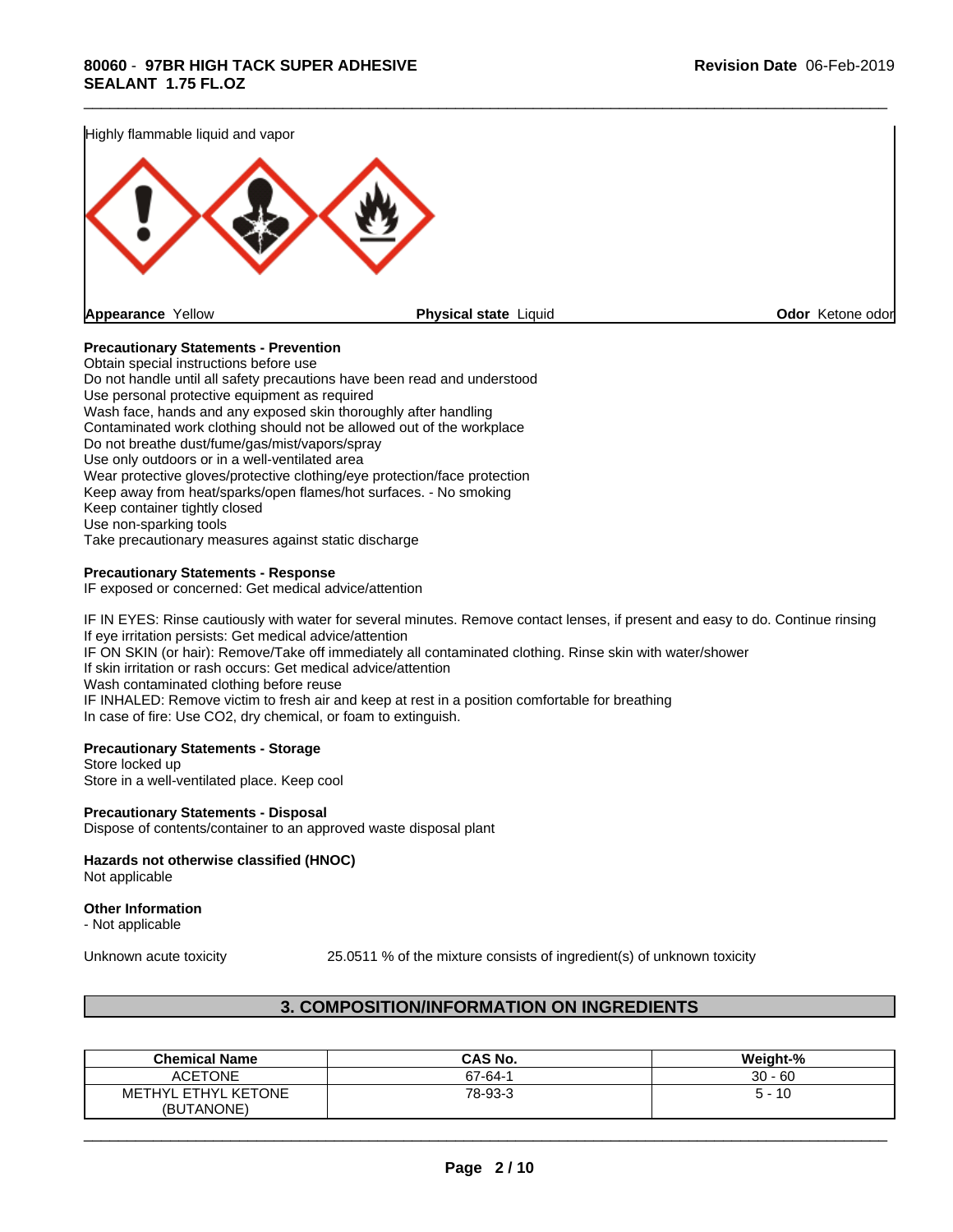# **80060** - **97BR HIGH TACK SUPER ADHESIVE SEALANT 1.75 FL.OZ**

| N-HEXANE                                                                                                                | 110-54-3                                                                                                                                                                                                                   | $3 - 7$   |  |  |
|-------------------------------------------------------------------------------------------------------------------------|----------------------------------------------------------------------------------------------------------------------------------------------------------------------------------------------------------------------------|-----------|--|--|
| <b>TALC</b>                                                                                                             | 14807-96-6                                                                                                                                                                                                                 | $1 - 5$   |  |  |
| ETHYL ACETATE                                                                                                           | 141-78-6                                                                                                                                                                                                                   | $1 - 5$   |  |  |
| 4,4 - ISOPROPYLIDENEDIPHENOL                                                                                            | 80-05-7                                                                                                                                                                                                                    | $1 - 5$   |  |  |
| <b>ZINC OXIDE</b>                                                                                                       | 1314-13-2                                                                                                                                                                                                                  | $0.1 - 1$ |  |  |
|                                                                                                                         |                                                                                                                                                                                                                            |           |  |  |
|                                                                                                                         | <b>4. FIRST AID MEASURES</b>                                                                                                                                                                                               |           |  |  |
| <b>Description of first aid measures</b>                                                                                |                                                                                                                                                                                                                            |           |  |  |
| <b>General advice</b>                                                                                                   | Get medical advice/attention if you feel unwell.                                                                                                                                                                           |           |  |  |
| Eye contact                                                                                                             | IF IN EYES: Rinse cautiously with water for several minutes. Remove contact lenses, if<br>present and easy to do. Continue rinsing. If eye irritation persists: Get medical<br>advice/attention.                           |           |  |  |
| <b>Skin contact</b>                                                                                                     | IF ON SKIN (or hair): Remove/Take off immediately all contaminated clothing. Rinse skin<br>with water/shower. If skin irritation or rash occurs: Get medical advice/attention. Wash<br>contaminated clothing before reuse. |           |  |  |
| <b>Inhalation</b>                                                                                                       | IF INHALED: Remove victim to fresh air and keep at rest in a position comfortable for<br>breathing. If symptoms persist, call a physician.                                                                                 |           |  |  |
| Ingestion                                                                                                               | IF SWALLOWED:. Do NOT induce vomiting. Never give anything by mouth to an<br>unconscious person. Call a physician.                                                                                                         |           |  |  |
| Self-protection of the first aider                                                                                      | Ensure that medical personnel are aware of the material(s) involved and take precautions to<br>protect themselves.                                                                                                         |           |  |  |
| Most important symptoms and effects, both acute and delayed                                                             |                                                                                                                                                                                                                            |           |  |  |
| <b>Symptoms</b>                                                                                                         | May cause allergic skin reaction.                                                                                                                                                                                          |           |  |  |
|                                                                                                                         | Indication of any immediate medical attention and special treatment needed                                                                                                                                                 |           |  |  |
| Note to physicians                                                                                                      | Treat symptomatically.                                                                                                                                                                                                     |           |  |  |
|                                                                                                                         | <b>5. FIRE-FIGHTING MEASURES</b>                                                                                                                                                                                           |           |  |  |
| Suitable extinguishing media<br>Carbon dioxide (CO2), Dry chemical, Foam                                                |                                                                                                                                                                                                                            |           |  |  |
| Unsuitable extinguishing media<br>None                                                                                  |                                                                                                                                                                                                                            |           |  |  |
| Specific hazards arising from the chemical<br>Highly flammable. Vapors may travel to source of ignition and flash back. |                                                                                                                                                                                                                            |           |  |  |
| <b>Explosion data</b><br><b>Sensitivity to Mechanical Impact</b><br><b>Sensitivity to Static Discharge</b>              | None.<br>None.                                                                                                                                                                                                             |           |  |  |
| Protective equipment and precautions for firefighters<br>protective gear.                                               | As in any fire, wear self-contained breathing apparatus pressure-demand, MSHA/NIOSH (approved or equivalent) and full                                                                                                      |           |  |  |
|                                                                                                                         | <b>6. ACCIDENTAL RELEASE MEASURES</b>                                                                                                                                                                                      |           |  |  |
|                                                                                                                         |                                                                                                                                                                                                                            |           |  |  |

\_\_\_\_\_\_\_\_\_\_\_\_\_\_\_\_\_\_\_\_\_\_\_\_\_\_\_\_\_\_\_\_\_\_\_\_\_\_\_\_\_\_\_\_\_\_\_\_\_\_\_\_\_\_\_\_\_\_\_\_\_\_\_\_\_\_\_\_\_\_\_\_\_\_\_\_\_\_\_\_\_\_\_\_\_\_\_\_\_\_\_\_\_

#### **Personal precautions, protective equipment and emergency procedures**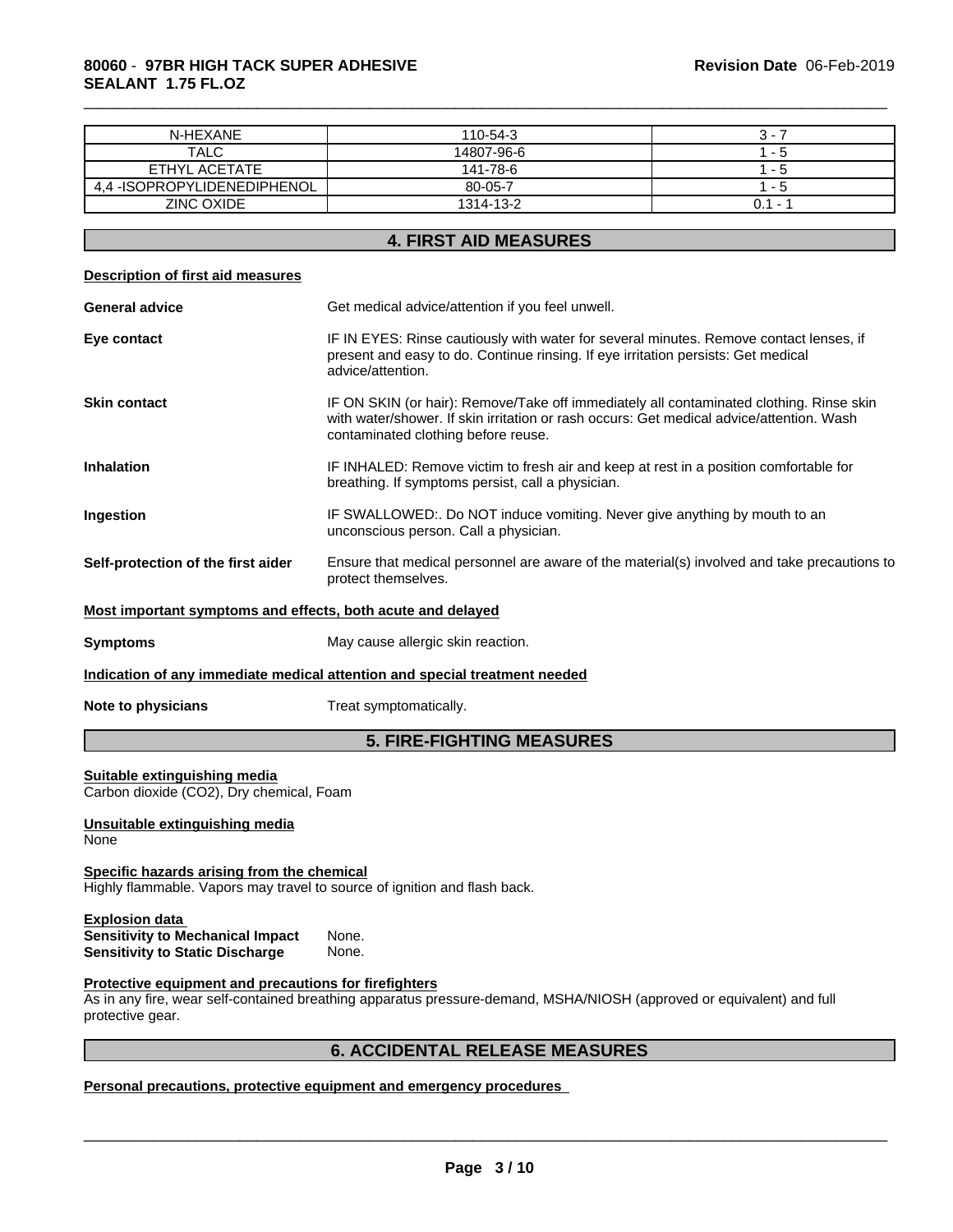| <b>Personal precautions</b>                                  | ELIMINATE all ignition sources (no smoking, flares, sparks or flames in immediate area).<br>Ensure adequate ventilation, especially in confined areas. Avoid contact with skin, eyes or<br>clothing. Use personal protective equipment as required. Wash thoroughly after handling. |  |  |  |  |
|--------------------------------------------------------------|-------------------------------------------------------------------------------------------------------------------------------------------------------------------------------------------------------------------------------------------------------------------------------------|--|--|--|--|
| <b>Environmental precautions</b>                             |                                                                                                                                                                                                                                                                                     |  |  |  |  |
| <b>Environmental precautions</b>                             | See Section 12 for additional Ecological Information.                                                                                                                                                                                                                               |  |  |  |  |
| Methods and material for containment and cleaning up         |                                                                                                                                                                                                                                                                                     |  |  |  |  |
| <b>Methods for containment</b>                               | Prevent further leakage or spillage if safe to do so.                                                                                                                                                                                                                               |  |  |  |  |
| Methods for cleaning up                                      | Eliminate all ignition sources if safe to do so. Ensure adequate ventilation. Soak up with<br>inert absorbent material. Sweep up and shovel into suitable containers for disposal.                                                                                                  |  |  |  |  |
| Prevention of secondary hazards                              | Clean contaminated objects and areas thoroughly observing environmental regulations.                                                                                                                                                                                                |  |  |  |  |
|                                                              | 7. HANDLING AND STORAGE                                                                                                                                                                                                                                                             |  |  |  |  |
|                                                              |                                                                                                                                                                                                                                                                                     |  |  |  |  |
| <b>Precautions for safe handling</b>                         |                                                                                                                                                                                                                                                                                     |  |  |  |  |
| Advice on safe handling                                      | Handle in accordance with good industrial hygiene and safety practice. Avoid breathing<br>vapors or mists. Avoid contact with skin, eyes or clothing. Wash thoroughly after handling.<br>Wash contaminated clothing before reuse. Use personal protective equipment as required.    |  |  |  |  |
| Conditions for safe storage, including any incompatibilities |                                                                                                                                                                                                                                                                                     |  |  |  |  |
| <b>Storage Conditions</b>                                    | Keep away from heat, sparks, flame and other sources of ignition (i.e., pilot lights, electric<br>motors and static electricity). Store locked up.                                                                                                                                  |  |  |  |  |

# **8. EXPOSURE CONTROLS/PERSONAL PROTECTION**

# **Control parameters**

# **Exposure Guidelines** .

| <b>Chemical Name</b> | <b>ACGIH TLV</b>                           | <b>OSHA PEL</b>                               | <b>NIOSH IDLH</b>                      |
|----------------------|--------------------------------------------|-----------------------------------------------|----------------------------------------|
| <b>ACETONE</b>       | STEL: 500 ppm                              | TWA: 1000 ppm                                 | IDLH: 2500 ppm                         |
| 67-64-1              | TWA: 250 ppm                               | TWA: 2400 mg/m <sup>3</sup>                   | TWA: 250 ppm                           |
|                      |                                            | (vacated) TWA: 750 ppm                        | TWA: $590$ mg/m <sup>3</sup>           |
|                      |                                            | (vacated) TWA: 1800 mg/m <sup>3</sup>         |                                        |
|                      |                                            | (vacated) STEL: $2400 \text{ mg/m}^3$ The     |                                        |
|                      |                                            | acetone STEL does not apply to the            |                                        |
|                      |                                            | cellulose acetate fiber industry. It is       |                                        |
|                      |                                            | in effect for all other sectors               |                                        |
|                      |                                            | (vacated) STEL: 1000 ppm                      |                                        |
| METHYL ETHYL KETONE  | STEL: 300 ppm                              | TWA: 200 ppm                                  | IDLH: 3000 ppm                         |
| (BUTANONE)           | TWA: 200 ppm                               | TWA: 590 mg/m $3$                             | TWA: 200 ppm                           |
| 78-93-3              |                                            | (vacated) TWA: 200 ppm                        | TWA: 590 mg/m $3$                      |
|                      |                                            | (vacated) TWA: 590 mg/m <sup>3</sup>          | STEL: 300 ppm                          |
|                      |                                            | (vacated) STEL: 300 ppm                       | STEL: 885 mg/m <sup>3</sup>            |
|                      |                                            | (vacated) STEL: 885 mg/m <sup>3</sup>         |                                        |
| N-HEXANE             | TWA: 50 ppm                                | TWA: 500 ppm                                  | IDLH: 1100 ppm                         |
| 110-54-3             | $S^*$                                      | TWA: 1800 mg/m <sup>3</sup>                   | TWA: 50 ppm                            |
|                      |                                            | (vacated) TWA: 50 ppm                         | TWA: $180 \text{ mg/m}^3$              |
|                      |                                            | (vacated) TWA: $180 \text{ mg/m}^3$           |                                        |
| <b>TALC</b>          | TWA: $2 \text{ mg/m}^3$ particulate matter | (vacated) TWA: 2 mg/m <sup>3</sup> respirable | IDLH: 1000 mg/m <sup>3</sup>           |
| 14807-96-6           | containing no asbestos and <1%             | dust <1% Crystalline silica,                  | TWA: 2 mg/m <sup>3</sup> containing no |
|                      | crystalline silica, respirable fraction    | containing no Asbestos                        | Asbestos and <1% Quartz                |
|                      |                                            | TWA: 20 mppcf if 1% Quartz or                 | respirable dust                        |
|                      |                                            | more, use Quartz limit                        |                                        |
| ETHYL ACETATE        | TWA: 400 ppm                               | TWA: 400 ppm                                  | IDLH: 2000 ppm                         |
| 141-78-6             |                                            | TWA: $1400 \text{ mg/m}^3$                    | TWA: 400 ppm                           |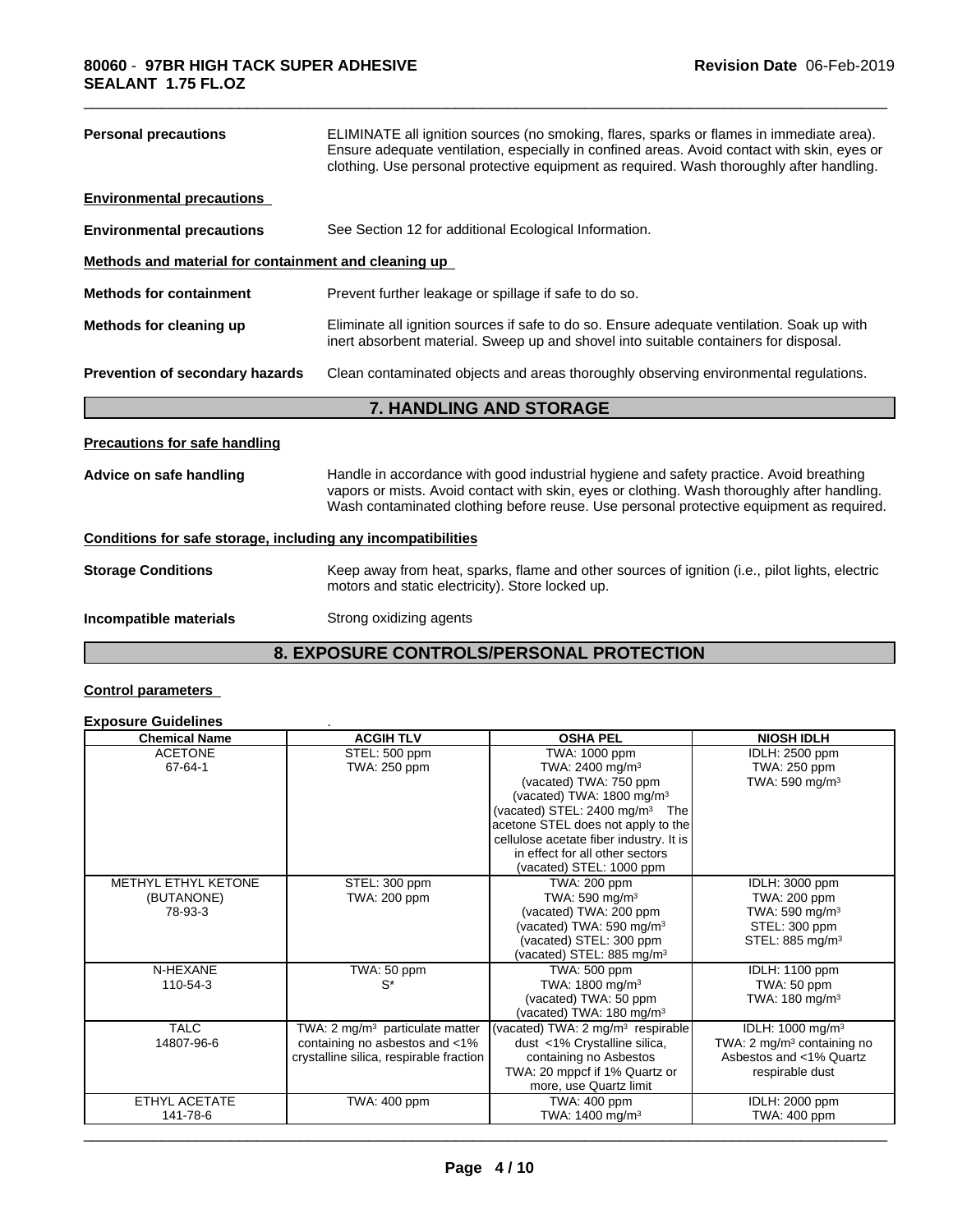|            |                                                | (vacated) TWA: 400 ppm<br>(vacated) TWA: $1400 \text{ mg/m}^3$ | TWA: $1400 \text{ mg/m}^3$            |
|------------|------------------------------------------------|----------------------------------------------------------------|---------------------------------------|
| ZINC OXIDE | STEL: 10 mg/m <sup>3</sup> respirable fraction | TWA: $5 \text{ mg/m}^3$ fume                                   | IDLH: $500 \text{ mg/m}^3$            |
| 1314-13-2  | TWA: $2 \text{ mg/m}^3$ respirable fraction    | TWA: $15 \text{ mg/m}^3$ total dust                            | Ceiling: $15 \text{ mg/m}^3$ dust     |
|            |                                                | TWA: 5 $mq/m3$ respirable fraction                             | TWA: $5 \text{ mg/m}^3$ dust and fume |
|            |                                                | (vacated) TWA: $5 \text{ mg/m}^3$ fume                         | STEL: $10 \text{ mg/m}^3$ fume        |
|            |                                                | (vacated) TWA: 10 mg/m <sup>3</sup> total dust                 |                                       |
|            |                                                | (vacated) TWA: $5 \text{ mg/m}^3$ respirable                   |                                       |
|            |                                                | fraction                                                       |                                       |
|            |                                                | (vacated) STEL: $10 \text{ mg/m}^3$ fume                       |                                       |

*NIOSH IDLH Immediately Dangerous to Life or Health*

Other Information Vacated limits revoked by the Court of Appeals decision in AFL-CIO v. OSHA, 965 F.2d 962 (11th Cir., 1992).

\_\_\_\_\_\_\_\_\_\_\_\_\_\_\_\_\_\_\_\_\_\_\_\_\_\_\_\_\_\_\_\_\_\_\_\_\_\_\_\_\_\_\_\_\_\_\_\_\_\_\_\_\_\_\_\_\_\_\_\_\_\_\_\_\_\_\_\_\_\_\_\_\_\_\_\_\_\_\_\_\_\_\_\_\_\_\_\_\_\_\_\_\_

#### **Appropriate engineering controls**

| <b>Engineering Controls</b>           | <b>Showers</b><br>Eyewash stations<br><b>Ventilation systems</b>                                                                                |
|---------------------------------------|-------------------------------------------------------------------------------------------------------------------------------------------------|
|                                       | Individual protection measures, such as personal protective equipment                                                                           |
| Eye/face protection                   | Wear safety glasses with side shields (or goggles).                                                                                             |
| Skin and body protection              | Wear protective natural rubber, nitrile rubber, Neoprene™ or PVC gloves.                                                                        |
| <b>Respiratory protection</b>         | Use NIOSH-approved air-purifying respirator with organic vapor cartridge or canister, as<br>appropriate.                                        |
| <b>General Hygiene Considerations</b> | Handle in accordance with good industrial hygiene and safety practice. Regular cleaning of<br>equipment, work area and clothing is recommended. |

## 9. PHYSICAL AND CHEMICAL PROPERTIES

| 9.1. Information on basic physical and chemical properties |                          |                     |
|------------------------------------------------------------|--------------------------|---------------------|
| <b>Physical state</b>                                      | Liquid                   |                     |
| Appearance                                                 | Yellow                   |                     |
| Odor                                                       | Ketone odor              |                     |
| <b>Odor threshold</b>                                      | No information available |                     |
| <b>Property</b>                                            | <b>Values</b>            | Remarks • Method    |
| рH                                                         | No information available |                     |
| Melting point / freezing point                             | No information available |                     |
| Boiling point / boiling range                              | No information available |                     |
| <b>Flash point</b>                                         | $<$ -18 °C / $<$ 0 °F    |                     |
| <b>Evaporation rate</b>                                    | > 1                      | Butyl acetate $= 1$ |
| Flammability (solid, gas)                                  | No information available |                     |
| <b>Flammability Limit in Air</b>                           |                          |                     |
| <b>Upper flammability limit:</b>                           | 13.0%                    |                     |
| Lower flammability limit:                                  | 1.0%                     |                     |
| Vapor pressure                                             | 400 mm Hg                |                     |
| Vapor density                                              | >1                       | $Air = 1$           |
| <b>Relative density</b>                                    | 0.91                     |                     |
| <b>Water solubility</b>                                    | Partially soluble        |                     |
| Solubility(ies)                                            | No information available |                     |
| <b>Partition coefficient</b>                               | No information available |                     |
| <b>Autoignition temperature</b>                            | No information available |                     |
| <b>Decomposition temperature</b>                           | No information available |                     |
| <b>Kinematic viscosity</b>                                 | No information available |                     |
| <b>Dynamic viscosity</b>                                   | No information available |                     |
| <b>Explosive properties</b>                                | No information available |                     |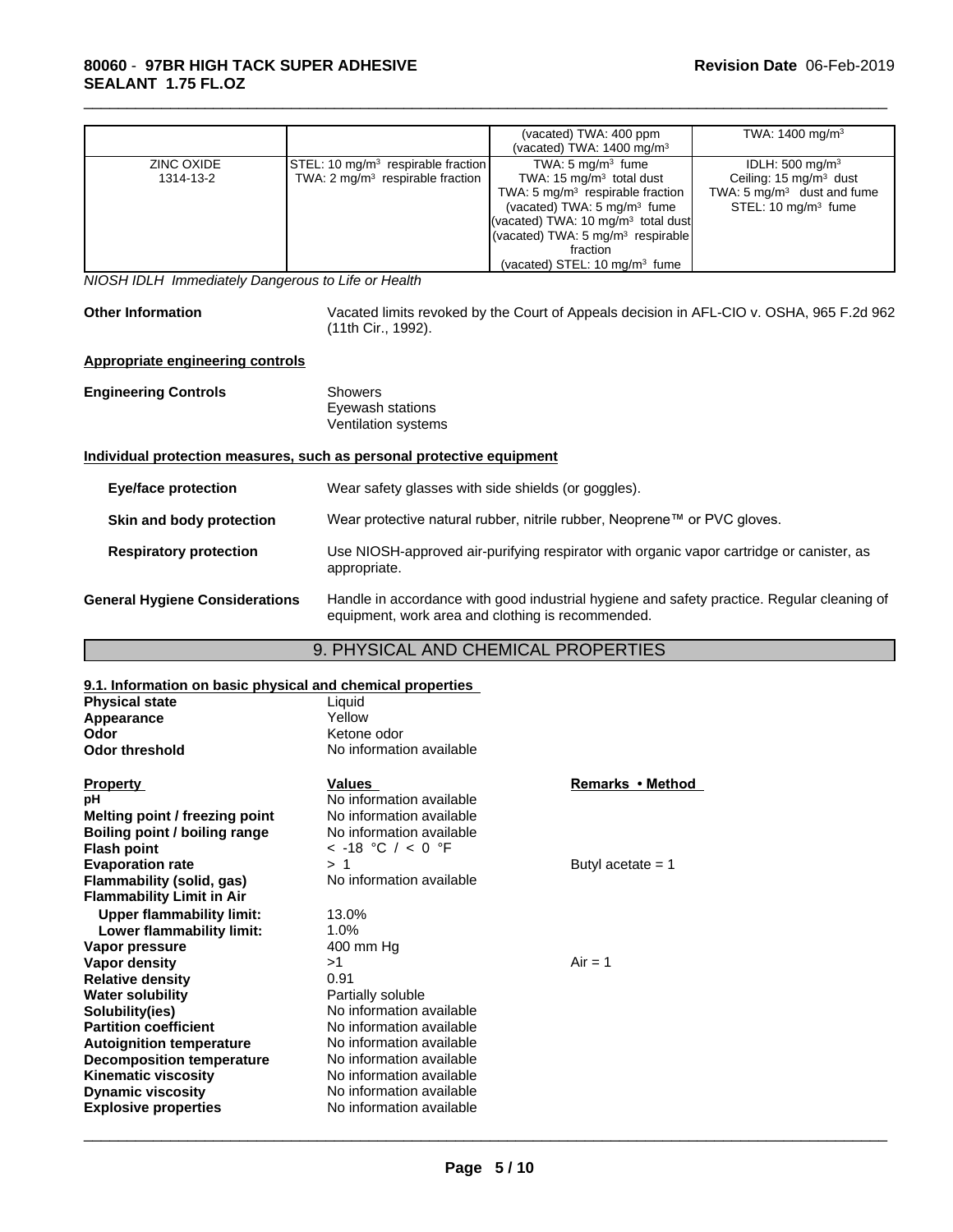**Other Information Softening point No information available**<br> **Molecular weight No information available VOC Content (%)**<br>Density **Density Density Density No information available Bulk density No information available SADT (self-accelerating decomposition temperature)**

**Oxidizing properties** No information available

No information available<br>18.8% **No information available** No information available

# **10. STABILITY AND REACTIVITY**

\_\_\_\_\_\_\_\_\_\_\_\_\_\_\_\_\_\_\_\_\_\_\_\_\_\_\_\_\_\_\_\_\_\_\_\_\_\_\_\_\_\_\_\_\_\_\_\_\_\_\_\_\_\_\_\_\_\_\_\_\_\_\_\_\_\_\_\_\_\_\_\_\_\_\_\_\_\_\_\_\_\_\_\_\_\_\_\_\_\_\_\_\_

#### **Reactivity**

No information available

#### **Chemical stability**

Stable under normal conditions

#### **Possibility of Hazardous Reactions**

None under normal processing.

#### **Conditions to avoid**

Heat, flames and sparks.

### **Incompatible materials**

Strong oxidizing agents

#### **Hazardous Decomposition Products**

Carbon oxides

# **11. TOXICOLOGICAL INFORMATION**

#### **Information on likely routes of exposure**

| May cause damage to organs through prolonged or repeated exposure if inhaled. May<br>cause drowsiness or dizziness. |
|---------------------------------------------------------------------------------------------------------------------|
| Contact with eyes may cause irritation. May cause redness and tearing of the eyes.                                  |
| May cause skin irritation and/or dermatitis. May cause sensitization by skin contact.                               |
| Ingestion may cause irritation to mucous membranes.                                                                 |
|                                                                                                                     |

| Chemical Name               | Oral LD50                         | <b>Dermal LD50</b>             | <b>Inhalation LC50</b>                |
|-----------------------------|-----------------------------------|--------------------------------|---------------------------------------|
| <b>ACETONE</b>              | $= 5800$ mg/kg (Rat)              |                                | $= 50100$ mg/m <sup>3</sup> (Rat) 8 h |
| 67-64-1                     |                                   |                                |                                       |
| METHYL ETHYL KETONE         | $= 2483$ mg/kg (Rat) = 2737 mg/kg | $= 5000$ mg/kg (Rabbit) = 6480 | $= 11700$ ppm (Rat) 4 h               |
| ((BUTANONE)                 | (Rat)                             | mg/kg (Rabbit)                 |                                       |
| 78-93-3                     |                                   |                                |                                       |
| IN-HEXANE                   | $= 25$ g/kg (Rat)                 | $=$ 3000 mg/kg (Rabbit)        | $= 48000$ ppm (Rat) 4 h               |
| 110-54-3                    |                                   |                                |                                       |
| ETHYL ACETATE               | $= 5620$ mg/kg (Rat)              | > 18000 mg/kg (Rabbit) > 20    |                                       |
| 141-78-6                    |                                   | mL/kg (Rabbit)                 |                                       |
| 4.4 -ISOPROPYLIDENEDIPHENOL | $=$ 3300 mg/kg (Rat)              | $= 3$ mL/kg (Rabbit)           | $> 0.17$ mg/L (Rat) 6 h               |
| 80-05-7                     |                                   |                                |                                       |
| ZINC OXIDE                  | $>$ 5000 mg/kg (Rat)              |                                |                                       |
| 1314-13-2                   |                                   |                                |                                       |

#### **Information on toxicological effects**

**Symptoms** No information available.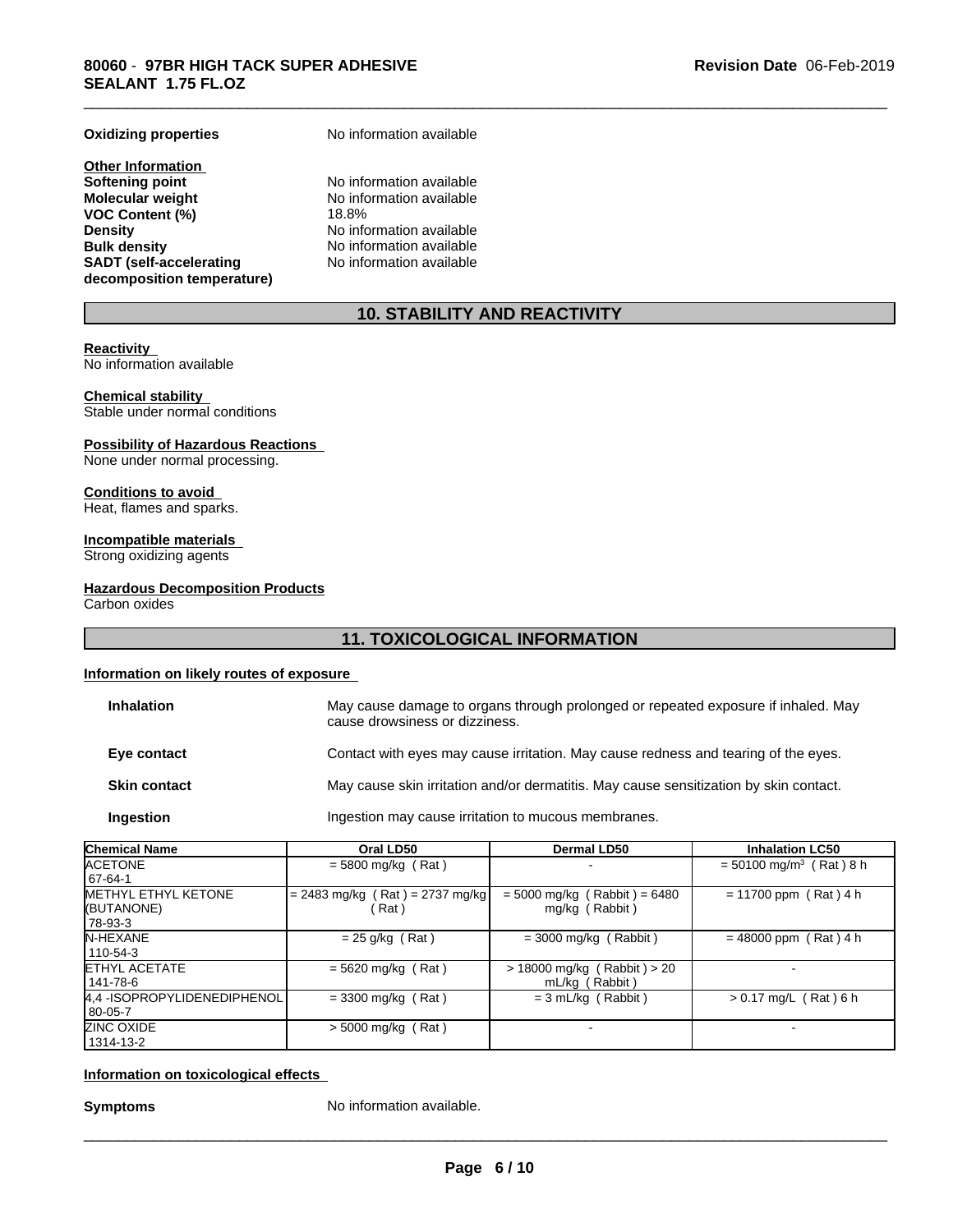| <b>Sensitization</b>                                                                 | No information available. |                                                                                          |            |                                                                                        |
|--------------------------------------------------------------------------------------|---------------------------|------------------------------------------------------------------------------------------|------------|----------------------------------------------------------------------------------------|
| Germ cell mutagenicity                                                               | No information available. |                                                                                          |            |                                                                                        |
| Carcinogenicity                                                                      |                           | The table below indicates whether each agency has listed any ingredient as a carcinogen. |            |                                                                                        |
| <b>Chemical Name</b>                                                                 | <b>ACGIH</b>              | <b>IARC</b>                                                                              | <b>NTP</b> | <b>OSHA</b>                                                                            |
| <b>TALC</b><br>14807-96-6                                                            |                           | Group 3                                                                                  |            | X                                                                                      |
| Not classifiable as a human carcinogen<br>X - Present<br><b>Target Organ Effects</b> |                           | OSHA (Occupational Safety and Health Administration of the US Department of Labor)       |            | Central nervous system, Central Vascular System (CVS), Eyes, Peripheral Nervous System |
|                                                                                      |                           | (PNS), Respiratory system, Skin.                                                         |            |                                                                                        |
| The following values are calculated based on chapter 3.1 of the GHS document.        |                           |                                                                                          |            |                                                                                        |
| ATEmix (oral)                                                                        | 7664 mg/kg                |                                                                                          |            |                                                                                        |
| <b>ATEmix (dermal)</b>                                                               | 28607 mg/kg               |                                                                                          |            |                                                                                        |
| ATEmix (inhalation-dust/mist)                                                        | 156.3 $mg/l$              |                                                                                          |            |                                                                                        |
| ATEmix (inhalation-vapor)                                                            | 78447 mg/l                |                                                                                          |            |                                                                                        |
|                                                                                      |                           | <b>12. ECOLOGICAL INFORMATION</b>                                                        |            |                                                                                        |
|                                                                                      |                           |                                                                                          |            |                                                                                        |

\_\_\_\_\_\_\_\_\_\_\_\_\_\_\_\_\_\_\_\_\_\_\_\_\_\_\_\_\_\_\_\_\_\_\_\_\_\_\_\_\_\_\_\_\_\_\_\_\_\_\_\_\_\_\_\_\_\_\_\_\_\_\_\_\_\_\_\_\_\_\_\_\_\_\_\_\_\_\_\_\_\_\_\_\_\_\_\_\_\_\_\_\_

# **Ecotoxicity**

28.3777 % of the mixture consists of component(s) of unknown hazards to the aquatic environment

**Delayed and immediate effects as well as chronic effects from short and long-term exposure**

#### **Persistence and degradability**

No information available.

#### **Bioaccumulation**

No information available.

#### **Mobility**

No information available.

| <b>Chemical Name</b>           | <b>Partition coefficient</b> |
|--------------------------------|------------------------------|
| <b>ACETONE</b>                 | $-0.24$                      |
| 67-64-1                        |                              |
| METHYL ETHYL KETONE (BUTANONE) | 0.3                          |
| 78-93-3                        |                              |
| ETHYL ACETATE                  | 0.6                          |
| 141-78-6                       |                              |
| 4.4 - ISOPROPYLIDENEDIPHENOL   | 2.2                          |
| 80-05-7                        |                              |

# **Other adverse effects**

No information available

# **13. DISPOSAL CONSIDERATIONS**

#### **Waste treatment methods**

| Disposal of wastes         | This material, as supplied, is a hazardous waste according to federal regulations (40 CFR)<br>$261$ ). |
|----------------------------|--------------------------------------------------------------------------------------------------------|
| Contaminated packaging     | Do not reuse container.                                                                                |
| <b>US EPA Waste Number</b> | D001                                                                                                   |
|                            |                                                                                                        |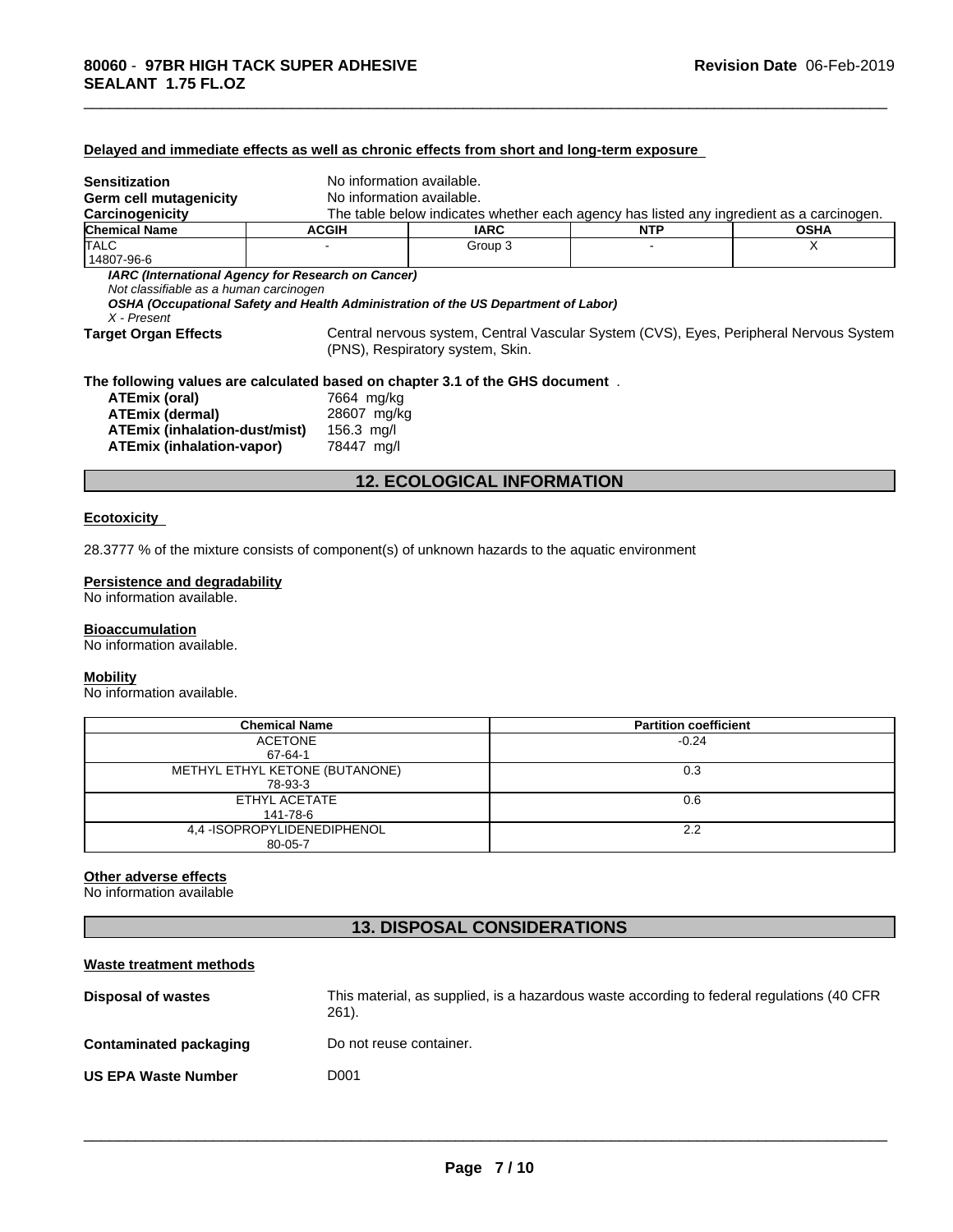This product contains one or more substances that are listed with the State of California as a hazardous waste.

| <b>Chemical Name</b>           | California Hazardous Waste Status |
|--------------------------------|-----------------------------------|
| <b>ACETONE</b>                 | Ignitable                         |
| 67-64-1                        |                                   |
| METHYL ETHYL KETONE (BUTANONE) | Toxic                             |
| 78-93-3                        | Ignitable                         |
| N-HEXANE                       | Toxic                             |
| 110-54-3                       | Ignitable                         |
| ETHYL ACETATE                  | Toxic                             |
| 141-78-6                       | Ignitable                         |
| ZINC OXIDE                     | Toxic                             |
| 1314-13-2                      |                                   |

\_\_\_\_\_\_\_\_\_\_\_\_\_\_\_\_\_\_\_\_\_\_\_\_\_\_\_\_\_\_\_\_\_\_\_\_\_\_\_\_\_\_\_\_\_\_\_\_\_\_\_\_\_\_\_\_\_\_\_\_\_\_\_\_\_\_\_\_\_\_\_\_\_\_\_\_\_\_\_\_\_\_\_\_\_\_\_\_\_\_\_\_\_

# **14. TRANSPORT INFORMATION**

#### **DOT**

| UN/ID No                        | 1133                             |
|---------------------------------|----------------------------------|
| Proper shipping name:           | Adhesives, Limited Quantity (LQ) |
| <b>Hazard Class</b>             | 3                                |
| <b>Packing Group</b>            |                                  |
| <b>Emergency Response Guide</b> | 128                              |
| <b>Number</b>                   |                                  |
|                                 |                                  |

#### **IATA**

| UN/ID No              | <b>ID 8000</b>     |
|-----------------------|--------------------|
| Proper shipping name: | Consumer commodity |
| <b>Hazard Class</b>   | q                  |
| <b>ERG Code</b>       | 9L                 |
|                       |                    |

# **IMDG**

| <b>UN/ID No</b><br>Proper shipping name:<br><b>Hazard Class</b><br><b>Packing Group</b><br>EmS-No | 1133<br>Adhesives, Limited Quantity (LQ)<br>3<br>$F-E. S-D$ |
|---------------------------------------------------------------------------------------------------|-------------------------------------------------------------|
|---------------------------------------------------------------------------------------------------|-------------------------------------------------------------|

# **15. REGULATORY INFORMATION**

| <b>International Inventories</b> |                |
|----------------------------------|----------------|
| <b>TSCA</b>                      | Complies       |
| <b>DSL/NDSL</b>                  | Complies       |
| <b>EINECS/ELINCS</b>             | Complies       |
| <b>ENCS</b>                      | Not determined |
| <b>IECSC</b>                     | Complies       |
| <b>KECL</b>                      | Complies       |
| <b>PICCS</b>                     | Complies       |
| <b>AICS</b>                      | Not determined |

#### **Legend:**

**TSCA** - United States Toxic Substances Control Act Section 8(b) Inventory **DSL/NDSL** - Canadian Domestic Substances List/Non-Domestic Substances List **EINECS/ELINCS** - European Inventory of Existing Chemical Substances/European List of Notified Chemical Substances **ENCS** - Japan Existing and New Chemical Substances **IECSC** - China Inventory of Existing Chemical Substances **KECL** - Korean Existing and Evaluated Chemical Substances **PICCS** - Philippines Inventory of Chemicals and Chemical Substances **AICS** - Australian Inventory of Chemical Substances

# **US Federal Regulations**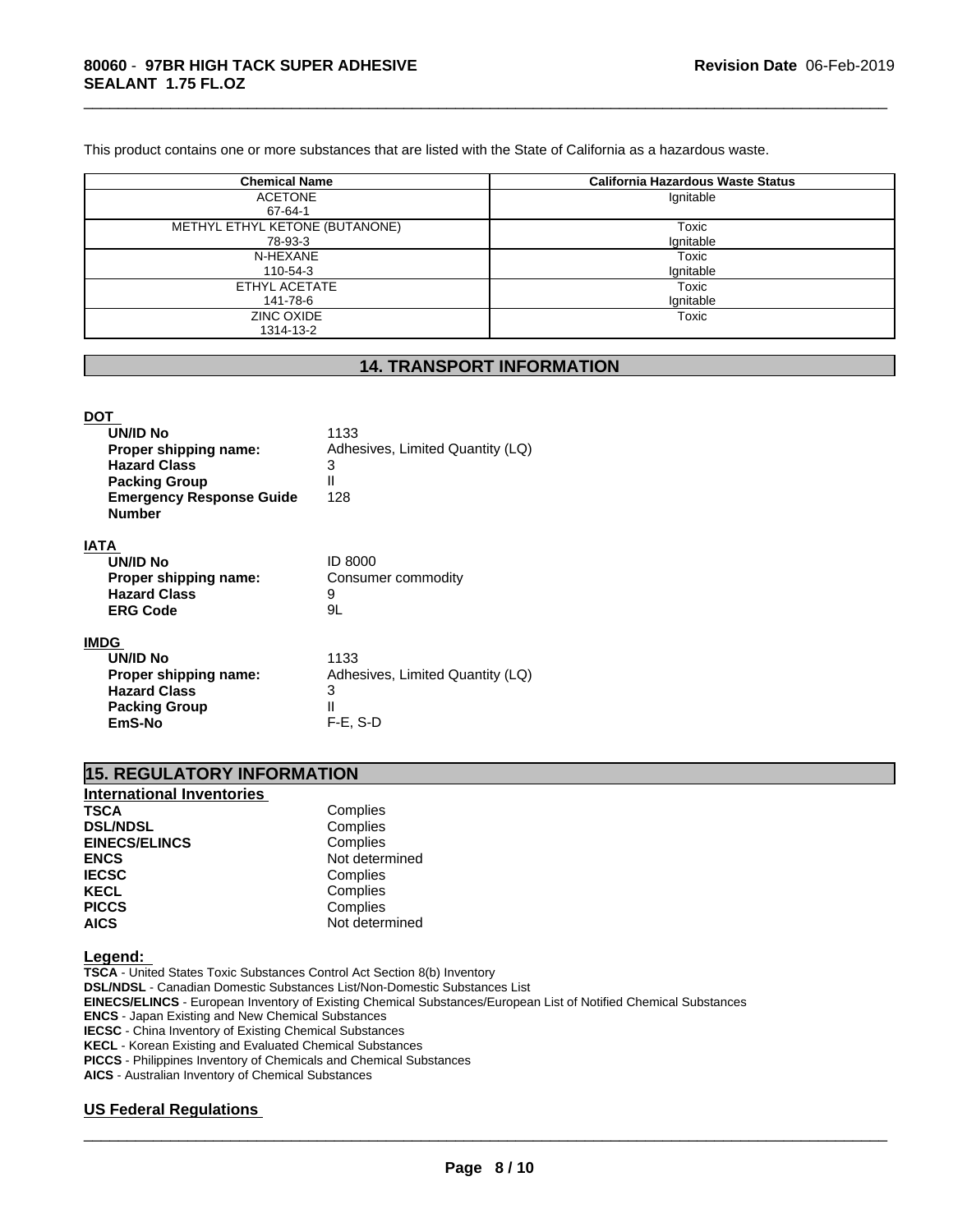#### **SARA 313**

Section 313 of Title III of the Superfund Amendments and Reauthorization Act of 1986 (SARA). This product contains a chemical or chemicals which are subject to the reporting requirements of the Act and Title 40 of the Code of Federal Regulations, Part 372

\_\_\_\_\_\_\_\_\_\_\_\_\_\_\_\_\_\_\_\_\_\_\_\_\_\_\_\_\_\_\_\_\_\_\_\_\_\_\_\_\_\_\_\_\_\_\_\_\_\_\_\_\_\_\_\_\_\_\_\_\_\_\_\_\_\_\_\_\_\_\_\_\_\_\_\_\_\_\_\_\_\_\_\_\_\_\_\_\_\_\_\_\_

| <b>Chemical Name</b>                   | <b>SARA 313 - Threshold Values %</b> |  |
|----------------------------------------|--------------------------------------|--|
| N-HEXANE - 110-54-3                    | 1.0                                  |  |
| 4,4 - ISOPROPYLIDENEDIPHENOL - 80-05-7 | 1.0                                  |  |
| <b>SARA 311/312 Hazard Categories</b>  |                                      |  |
| Acute health hazard                    | Yes                                  |  |
| <b>Chronic Health Hazard</b>           | Yes                                  |  |
| Fire hazard                            | Yes                                  |  |
| Sudden release of pressure hazard      | No                                   |  |
| <b>Reactive Hazard</b>                 | No                                   |  |

# **CWA** (Clean Water Act)

This product contains the following substances which are regulated pollutants pursuant to the Clean Water Act (40 CFR 122.21 and 40 CFR 122.42)

| <b>Chemical Name</b>           | <b>CWA - Reportable</b><br>Quantities | <b>CWA - Toxic Pollutants</b> | <b>CWA - Priority Pollutants</b> | <b>CWA - Hazardous</b><br><b>Substances</b> |
|--------------------------------|---------------------------------------|-------------------------------|----------------------------------|---------------------------------------------|
| <b>ZINC OXIDE</b><br>1314-13-2 |                                       |                               |                                  |                                             |

#### **CERCLA**

This material, as supplied, contains one or more substances regulated as a hazardous substance under the Comprehensive Environmental Response Compensation and Liability Act (CERCLA) (40 CFR 302)

| <b>Chemical Name</b> | <b>Hazardous Substances RQs</b> | <b>CERCLA/SARA RQ</b> | <b>Reportable Quantity (RQ)</b> |
|----------------------|---------------------------------|-----------------------|---------------------------------|
| <b>ACETONE</b>       | 5000 lb                         |                       | RQ 5000 lb final RQ             |
| 67-64-1              |                                 |                       | RQ 2270 kg final RQ             |
| METHYL ETHYL KETONE  | 5000 lb                         |                       | RQ 5000 lb final RQ             |
| (BUTANONE)           |                                 |                       | RQ 2270 kg final RQ             |
| 78-93-3              |                                 |                       |                                 |
| N-HEXANE             | 5000 lb                         |                       | RQ 5000 lb final RQ             |
| 110-54-3             |                                 |                       | RQ 2270 kg final RQ             |
| ETHYL ACETATE        | 5000 lb                         |                       | RQ 5000 lb final RQ             |
| 141-78-6             |                                 |                       | RQ 2270 kg final RQ             |

#### **US State Regulations**

### **California Proposition 65**

WARNING: This product contains chemical(s) known to the State of California to cause cancer and/or to cause birth defects or other reproductive harm

| <b>Chemical Name</b>                        | <b>California Proposition 65</b> |
|---------------------------------------------|----------------------------------|
| N-HEXANE - 1<br>110-54-3                    | Developmental                    |
| 4.4 - ISOPROPYLIDENEDIPHENOL -<br>- 80-05-7 | Female Reproductive              |

### **U.S. State Right-to-Know Regulations**

| <b>Chemical Name</b>                         | <b>New Jersey</b> | <b>Massachusetts</b> | Pennsylvania |
|----------------------------------------------|-------------------|----------------------|--------------|
| <b>ACETONE</b><br>67-64-1                    |                   |                      | ⋏            |
| METHYL ETHYL KETONE<br>(BUTANONE)<br>78-93-3 |                   |                      | х            |
| N-HEXANE<br>110-54-3                         |                   |                      | X            |
| <b>TALC</b><br>14807-96-6                    | X                 | X                    | X            |
| ETHYL ACETATE<br>141-78-6                    | X                 | ◡                    | X            |
| 4,4 - ISOPROPYLIDENEDIPHENOL<br>80-05-7      | X                 | X                    | X            |
| <b>MAGNESIUM OXIDE</b><br>1309-48-4          | x                 | $\checkmark$         | X            |